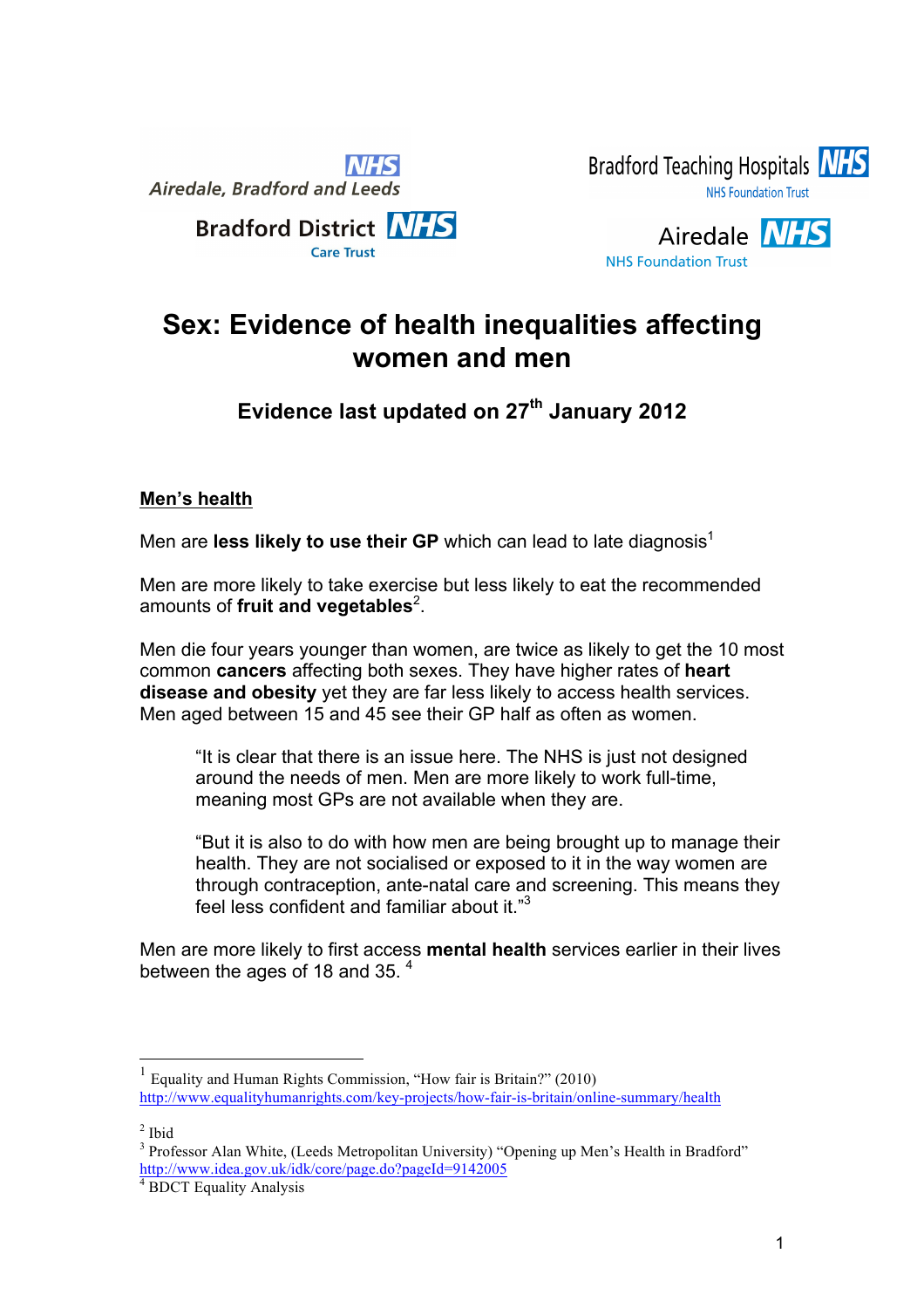#### **Women's health**

Women are more likely to eat the recommended amounts of fruit and vegetables but less likely to take **exercise**. 5

The 2010 National Audit of **Cardiac Rehabilitation** (NACR) demonstrated that women are under-represented in cardiac rehabilitation. If men and women were taking part in proportion to the case rates for heart attack, we would expect there to be 63% men and 37% women. In practice, women made up 32% of referrals but only 26% of participants. It is mainly older women who are under-represented in cardiac rehabilitation; women over the age of 80 are less likely to take part than men of the same age. $6\,$ 

Women are more likely to access **mental health** services later in life aged between 45 and  $60<sup>7</sup>$ 

#### **Violence against women**

The World Health Organisation states three reasons why violence against women should be a priority issue for health workers. These are:

- violence causes extensive suffering and negative health consequences for a significant proportion of the female population (more than 20% in most countries)
- it has a direct negative impact on several important health issues, including safe motherhood, family planning, the prevention of sexually transmitted diseases and HIV/AIDS
- for many women who have been abused, health workers are the main, and often the only, point of contact with public services which may be able to offer support and information.<sup>8</sup>

#### **Staff**

**Staff surveys** show that in NHS Bradford and Airedale female staff are more likely to have experienced harassment, bullying or abuse from patients, relatives or the public and from other staff members in the last 12 months.

However at Bradford District Care Trust male staff members are more likely to have experienced harassment, bullying or abuse and violence from patients, relatives or the public and from other staff members in the last 12 months.

 $<sup>5</sup>$  Equality and Human Rights Commission, "How fair is Britain?" (2010)</sup>

<sup>6</sup> NACR Annual Report 2010

<sup>7</sup> BDCT Equality Analysis

<sup>8</sup> Violence against women. Definition and scope of the problem, WHO